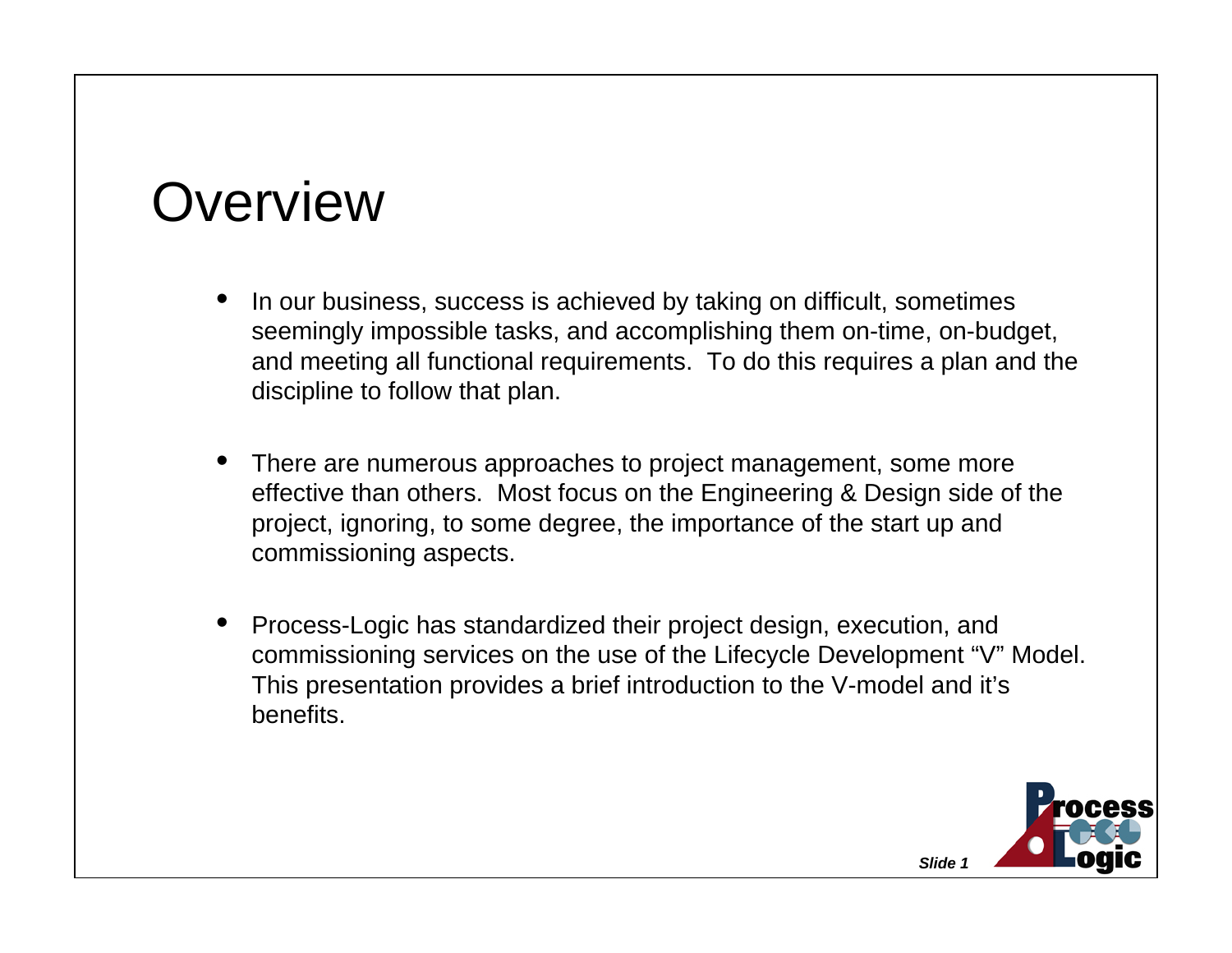# What is the Lifecycle Development Model ?

- • The Lifecycle Development "V" Model or "V-model" for short, is a framework or structure for undertaking the design, execution, and commissioning of a design project.
- It was first promoted by the International Society of Pharmaceutical Engineers (ISPE) back in 1994 in the first edition of their Good Automated Manufacturing Practices guideline, (gAMP).
- • It is called the V-model because of it's characteristic "V" shape. The lefthand edge of the V is where the project is defined and specified in greater and greater detail. The bottom point of the V is the execution step of the project. The right-hand edge of the V is where the commissioning and qualification testing of the installed system is performed.
- The V-model provides a logical sequence that helps to organize the complex activities of defining a project scope, executing it, and qualifying it.
- • The V-model creates a solid basis for testing the functionality of the system against the original design specs and proving that it does what it is supposed to do.

 *This makes it IDEAL for creating validated systems.*

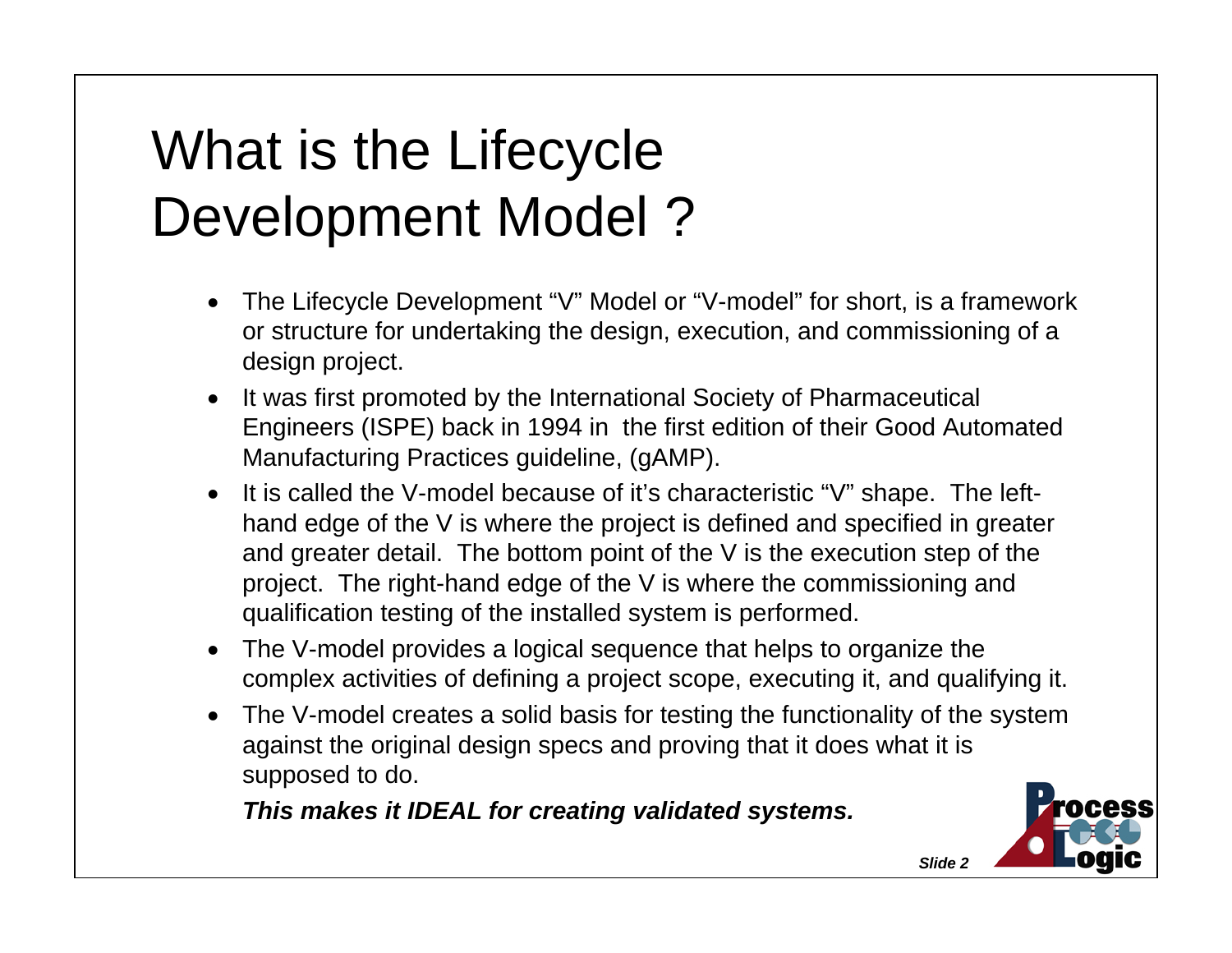## The Lifecycle Development Model

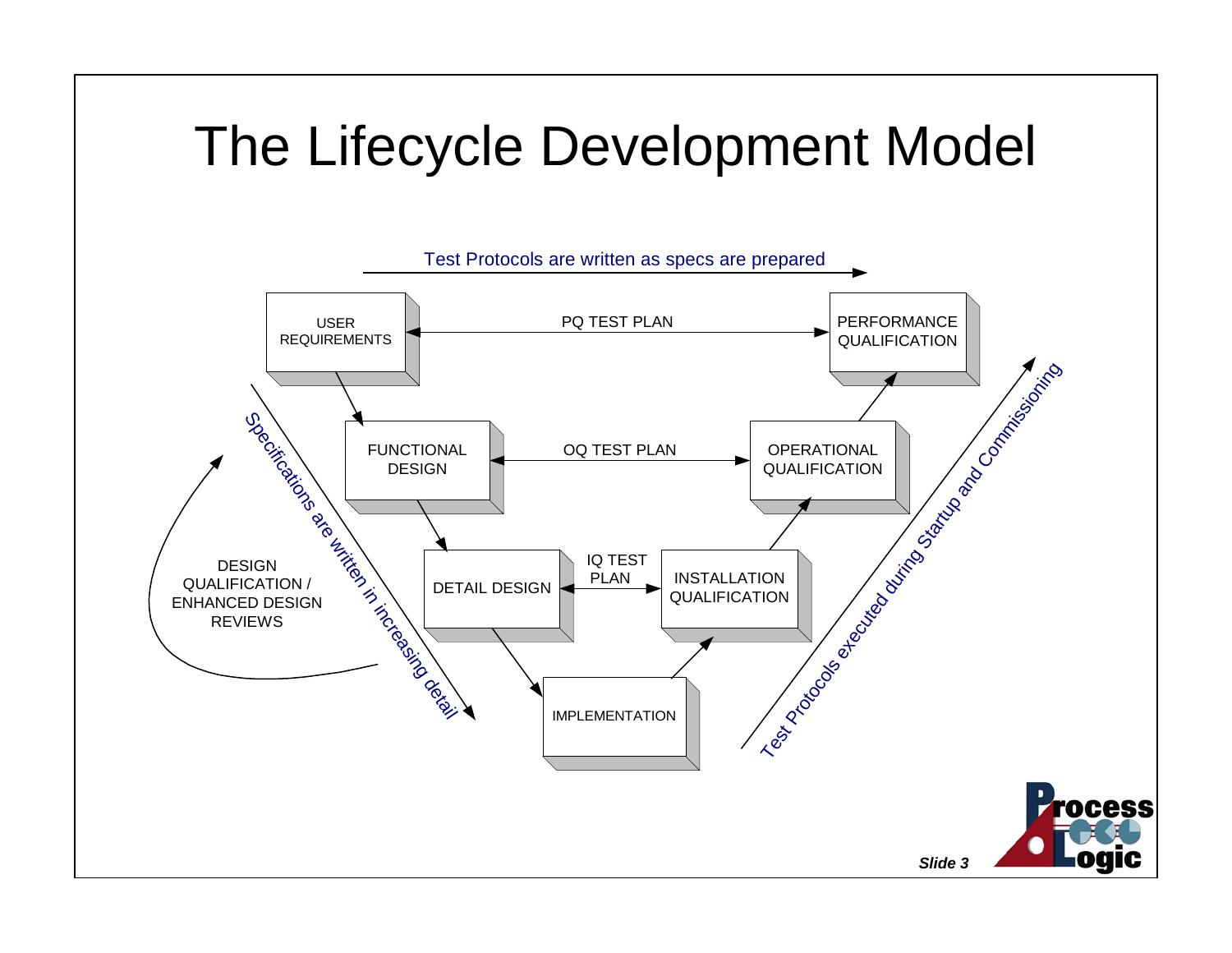# User Requirements Specification (URS / FRS)

- • Meant to be a very high level view of the overall project drivers, in terms of the over-arching project objectives and the underlying business case.
- •Should be phrased in strategic business terms.
- • Should talk about total installed cost targets, resultant net capacity, it should discuss unit costs, cycle time, locations, raw materials, labor content.
- • Should address all the critical issues that will ultimately influence whether or not the project is deemed a success or not.
- $\bullet$  Functional Requirements Spec is a subsection of the URS is reserved for the required functionality of the system.
- $\bullet$  The FRS is also written from a very high level perspective, dealing more with overall capabilities rather than getting into specifics of how the system is to be operated.
- • The URS/FRS should not contain specific design stipulations unless the client has already invested time money and/or resources toward achieving a very specific objective.

*Slide 4*

USERREQUIREMENTS

FUNCTIONAL DESIGN

DETAIL DESIGN

IMPLEMENTATION

IQ TEST PLAN

PO TEST PLA

OQ TEST PLAN

INSTALLATIONQUALIFICATION

OPERATIONAL<br>QUALIFICATION

PERFORMANCEQUALIFICATION

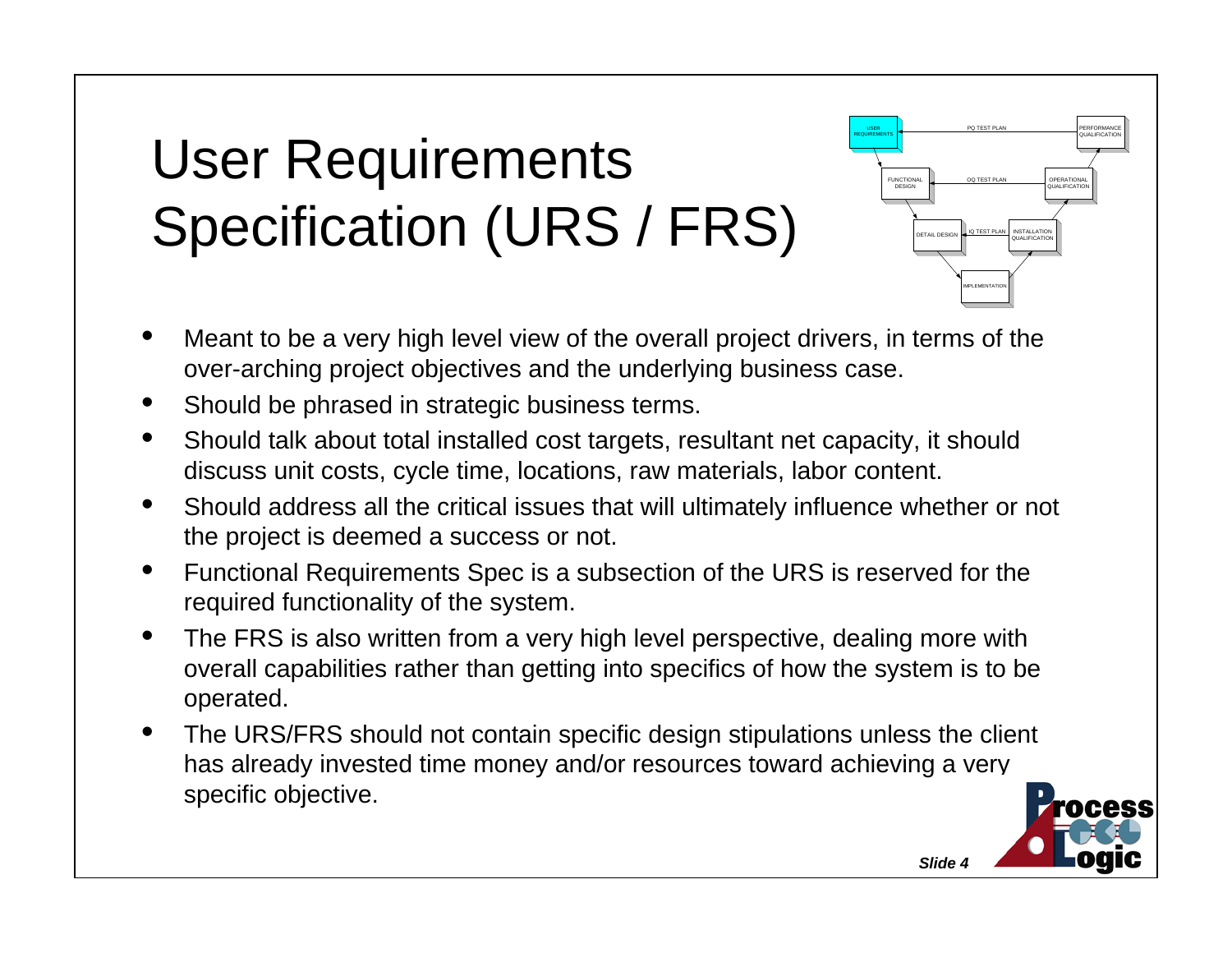# Functional Design Specification (FDS)

- •Prepared by a Vendor or Supplier in response to the URS.
- • Should address all the elements of the URS, providing sufficient detail to indicate how vendor is planning on meeting all the user requirements.
- • There are two flavors of FDS documents: One in which the project is being bid out competitively, and the other where the work has already been awarded or is being sole-sourced.
- • The FDS provides a deeper layer of detail, so, in the first case, the FDS provides the client with the basis for comparing and evaluating the technical merit and cost parameters of the proposed solution.
- $\bullet$  In the second case, the FDS is intended to begin engaging the client in design details and decisions that will influence the final product.
- • All major functionality aspects should be documented and agreed upon at the completion of the FDS.
- • The completed, approved FDS will form the basis for design change control management. As functions and features are added or subtracted from the design scope, the URS / FRS and the FDS should be updated and re-issued to all involved members of the project team for impact analysis and possible re-costing of the job.



USERREQUIREMENTS

> FUNCTIONALDESIGN

> > DETAIL DESIGN

IMPLEMENTATION

IQ TEST PLAN

PO TEST PLA

OQ TEST PLAN

INSTALLATIONQUALIFICATION

OPERATIONAL<br>QUALIFICATION

PERFORMANCEQUALIFICATION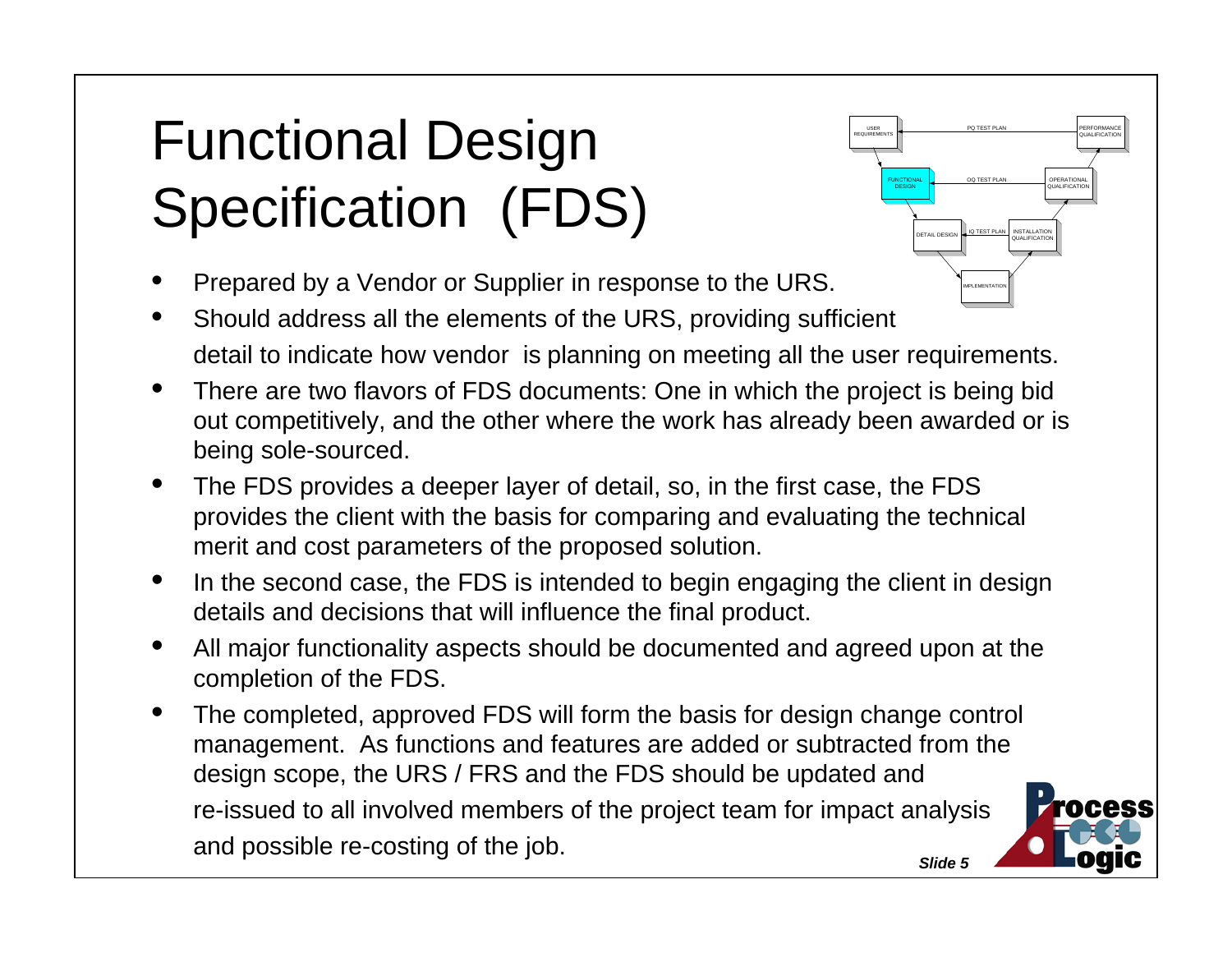# Detailed Design Specification (DDS)



- • Detailed Design Specs encompass all design documents produced by the Vendor or Supplier of services.
- • DDS may be a single document or it may be the entire body of detailed design deliverables that are generated during the course of the design phase.
- • At the time when the Detailed Design Specs are being prepared, the scope of work should be very clear and the detailed design is generated to fulfill and implement the features that were described in the Functional Design Spec.

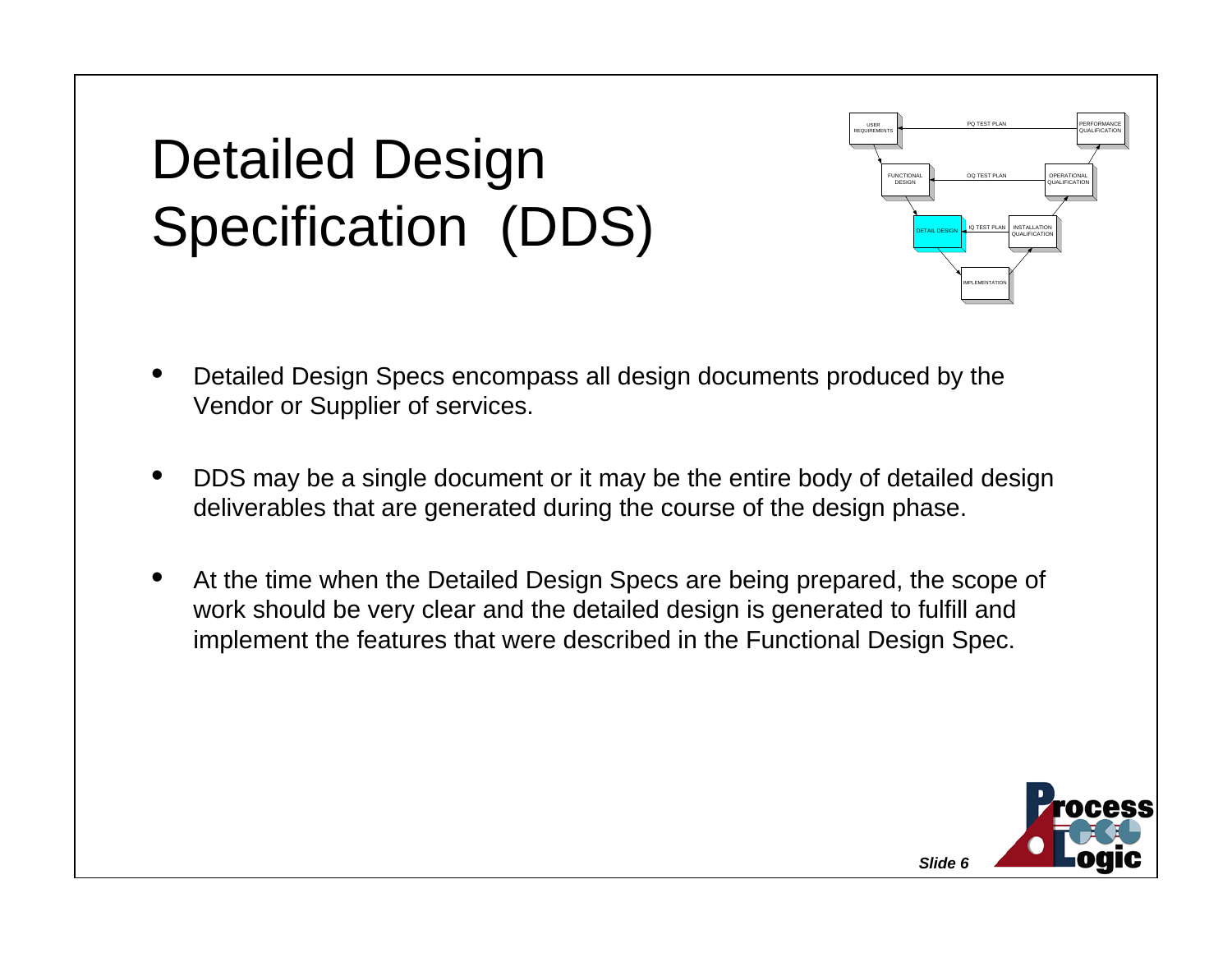# **Design** Qualification (DQ)



- • The purpose of Design Qualification is to keep track of any changes that have occurred in the Design Specifications throughout the period of time that active design work has been going on.
- $\bullet$  Specific items added to or deleted from the scope of the project must be picked up and carried backward through the appropriate design specs and requirements documents, as well as the appropriate qualification protocols.
- • A traceablity matrix is used for keeping track of all the design elements. It is appropriate to have at least one or more enhanced design reviews in which the traceability matrix is reviewed, along with drawings and/or other design documents, so that all involved parties are fully apprised of the status of the design.
- • Other issues that should be addressed during the Enhanced Design Reviews include Constructability issues, Process Safety Management issues (PHA, HAZOP, FMEA, etc), Construction Safety Issues, Construction Coordination, Shutdown Management, and Commissioning Planning and Execution Strategy.

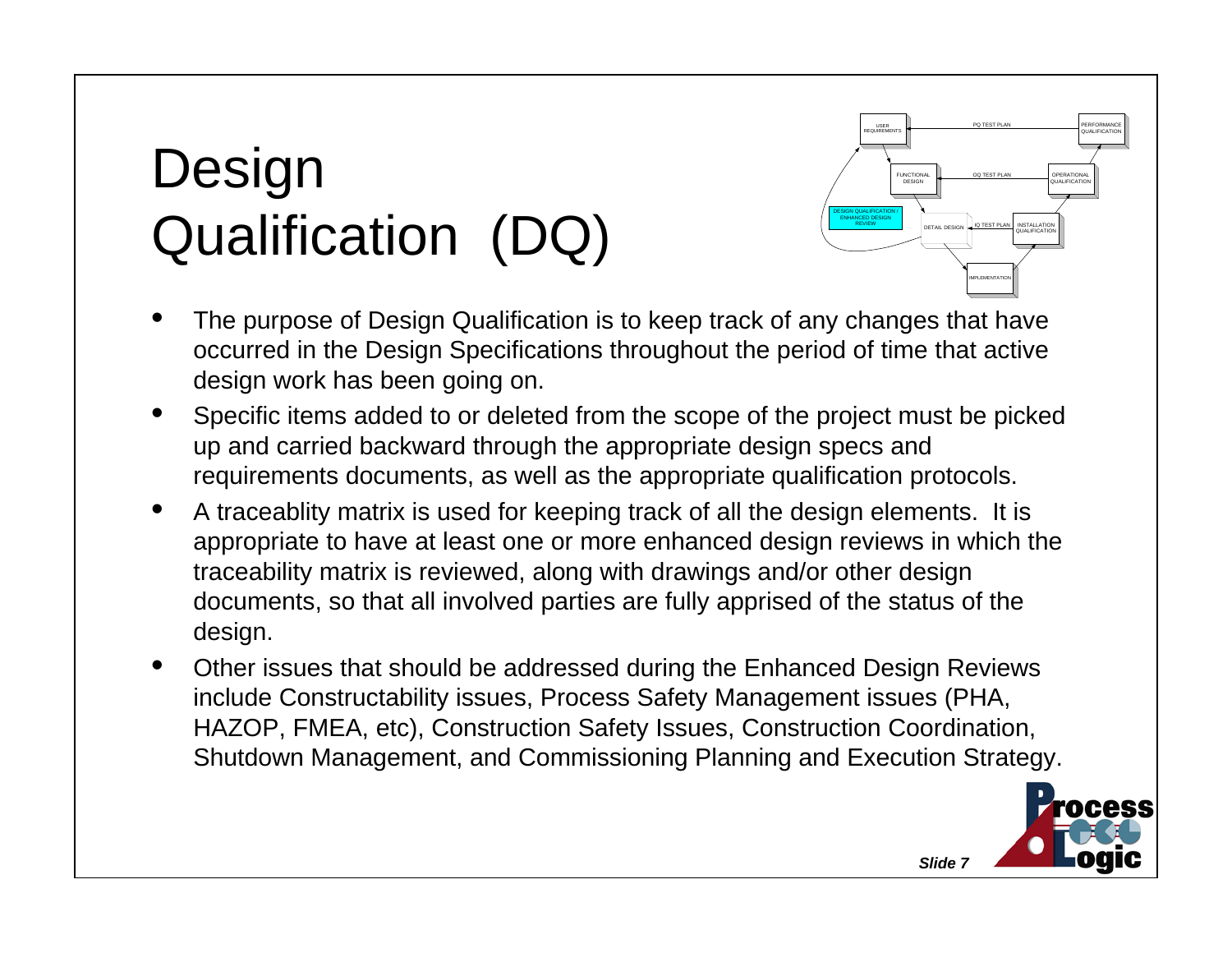#### Implementation Phase



- • This is the phase of the project during which the actual physical work is performed.
- • Construction of the equipment occurs during this phase, as does the programming of the software.
- • Note that the Implementation Phase is the "turning point" of the V-model. At this point, all the tasks turn from specification of what is supposed to happen to verification of what actually happens.
- • Very critical that any RFI and As-built information is recorded and worked back into the detailed design documents!

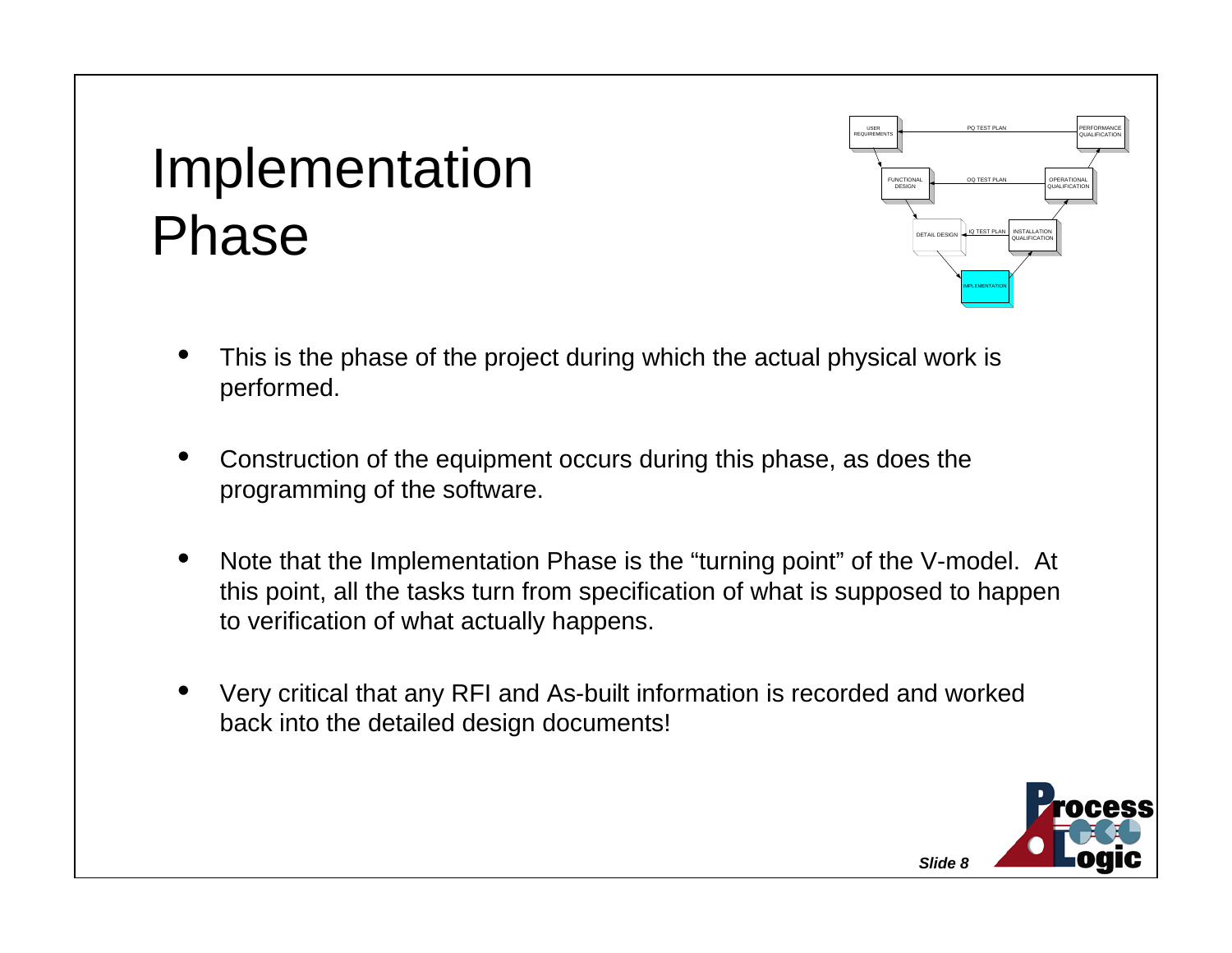# InstallationQualification (IQ)

• This is the first of the qualification protocols that is executed during the start-up and commissioning phase of a project.

USERREQUIREMENTS

> **FUNCTIONA** DESIGN

> > DETAIL DESIGN

*Slide 9*

IMPLEMENTATION

Q TEST PLA

PO TEST PL

O TEST PL

INSTALLATIONQUALIFICATION

OPERATIONAL**DI LIGILIONE** 

PERFORMANCEQUALIFICATION

- $\bullet$  The IQ ascertains and documents that the equipment that was ultimately installed is truly what was described by the design documents.
- $\bullet$  It is often described as a "hands in the pocket" activity, in that no equipment is actually operated during IQ.
- $\bullet$  Part numbers are verified off the original design drawings, parts lists, bills of materials, and the like.
- $\bullet$  P&ID's are walked down in the field insuring that all piping runs match up with what is shown on the drawings.
- $\bullet$  Note that the IQ protocol is directly across from the Detailed Design Spec, with an arrow between the two. This is meant to imply that the IQ Protocol is written directly from the Detailed Design Spec.
- • Every element of the Detailed Design Spec should be listed and checked by the IQ.

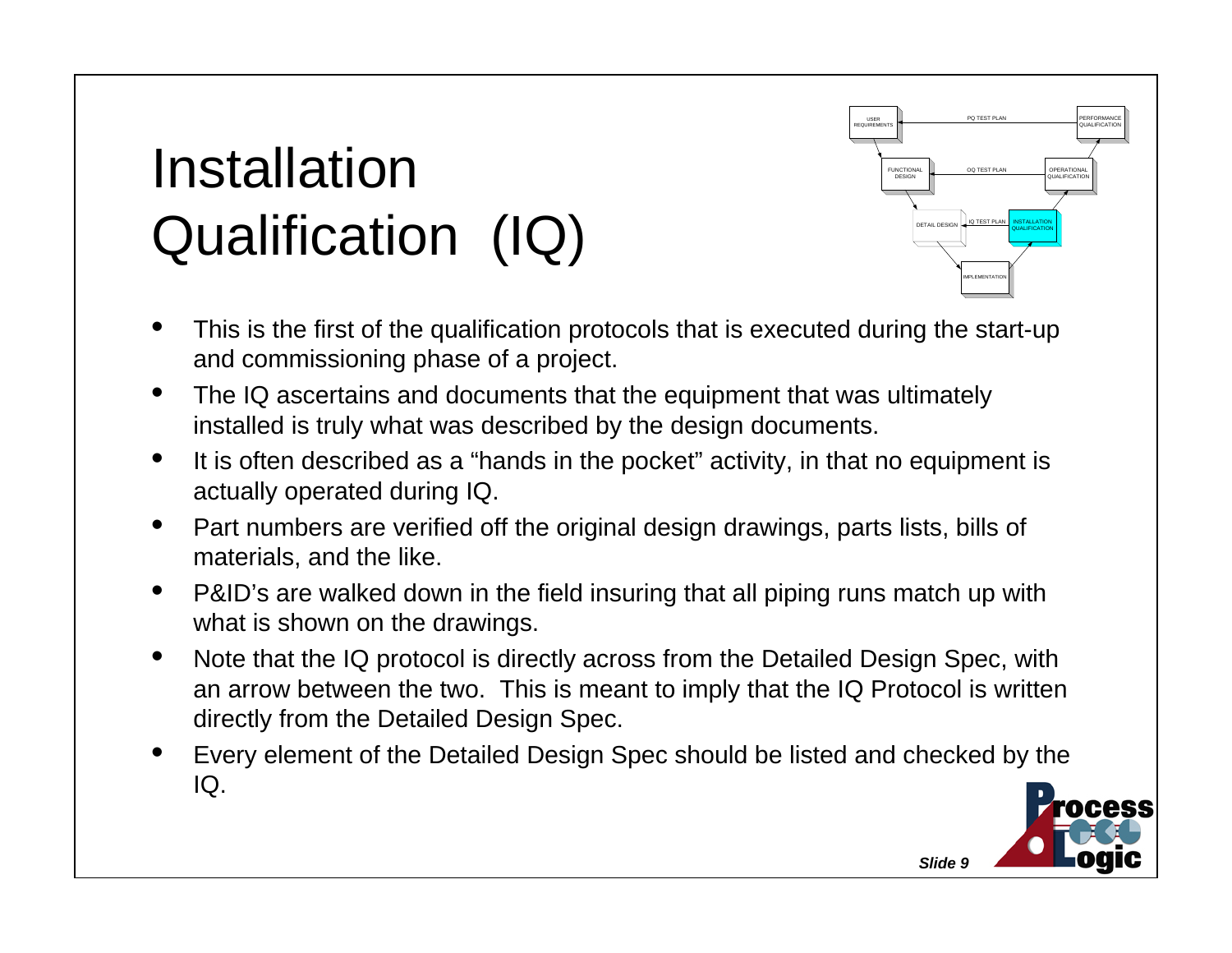# **Operation** Qualification (OQ)



- • The OQ is the second qualification protocol that is executed in the start-up and commissioning phase of a project.
- • During OQ, the equipment is operated to demonstrate that the performance parameters of the various pieces of equipment conform to the design parameters that were originally specified.
- •Things like temperature, flow, and pressure ranges are checked and verified.
- • Accuracy and precision of these parameters and conformance to requirements are verified and documented. This can involve water batches, pilot runs, and not-for-production runs.
- $\bullet$  Note that the OQ protocol is directly across from the Functional Design Spec, with an arrow between the two. This is meant to imply that the OQ Protocol is written directly from the Functional Design Spec. Every element of the Functional Design Spec should be listed and checked by the OQ.

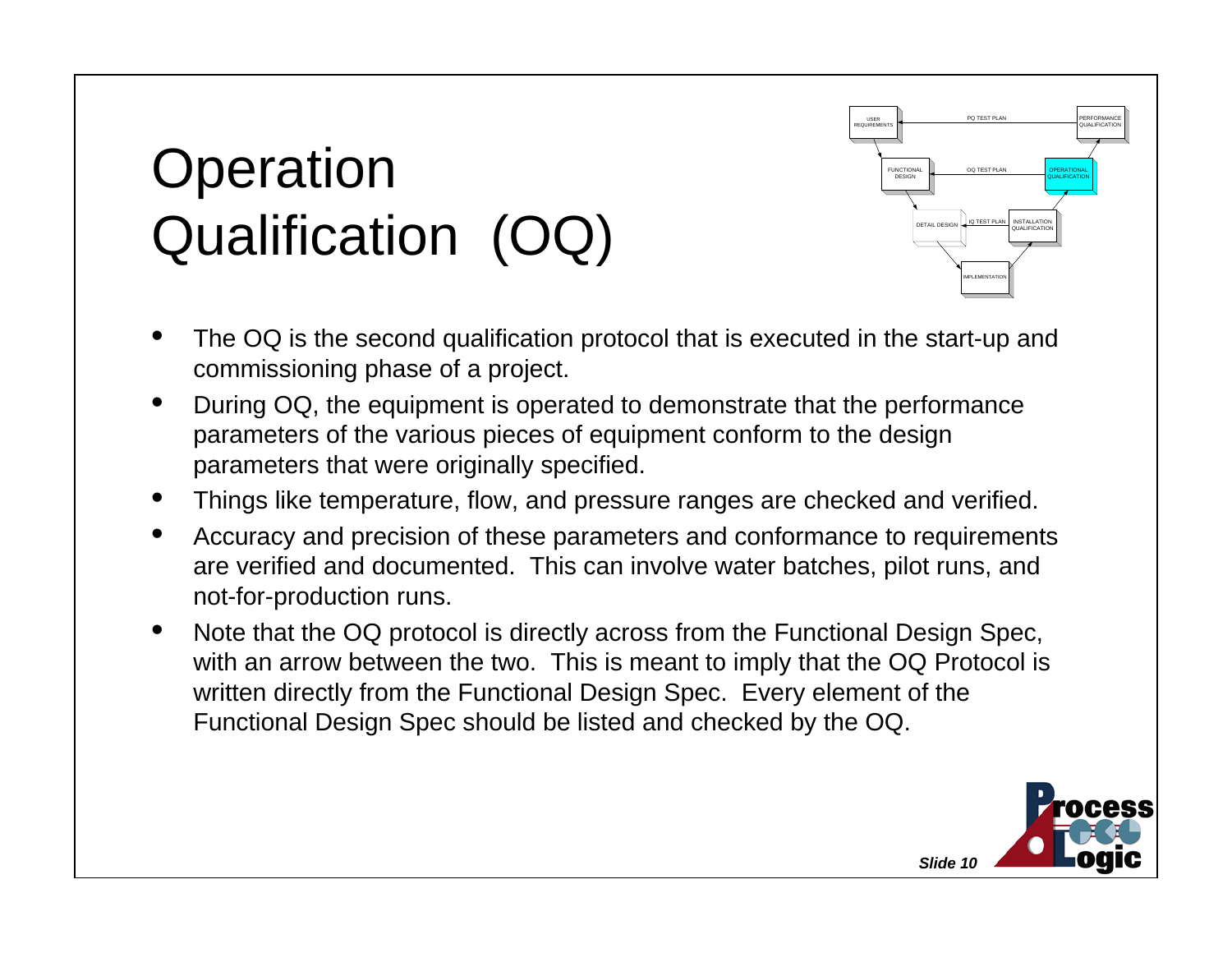# PerformanceQualification (PQ)



- • The PQ is where the final functionality of the equipment is truly verified, in that product is actually made under production conditions, and the quality of the product is compared to the product specs.
- • Generally, three consecutive batches are made as part of a Qualification run. All three batches must be within product specs in order for the Qualification to pass.
- • Note that the PQ protocol is directly across from the User Requirements Doc, with an arrow between the two. This is meant to imply that the PQ Protocol is written directly from the User Requirements Doc. Every element of the User Requirements Doc should be listed and checked by the PQ.

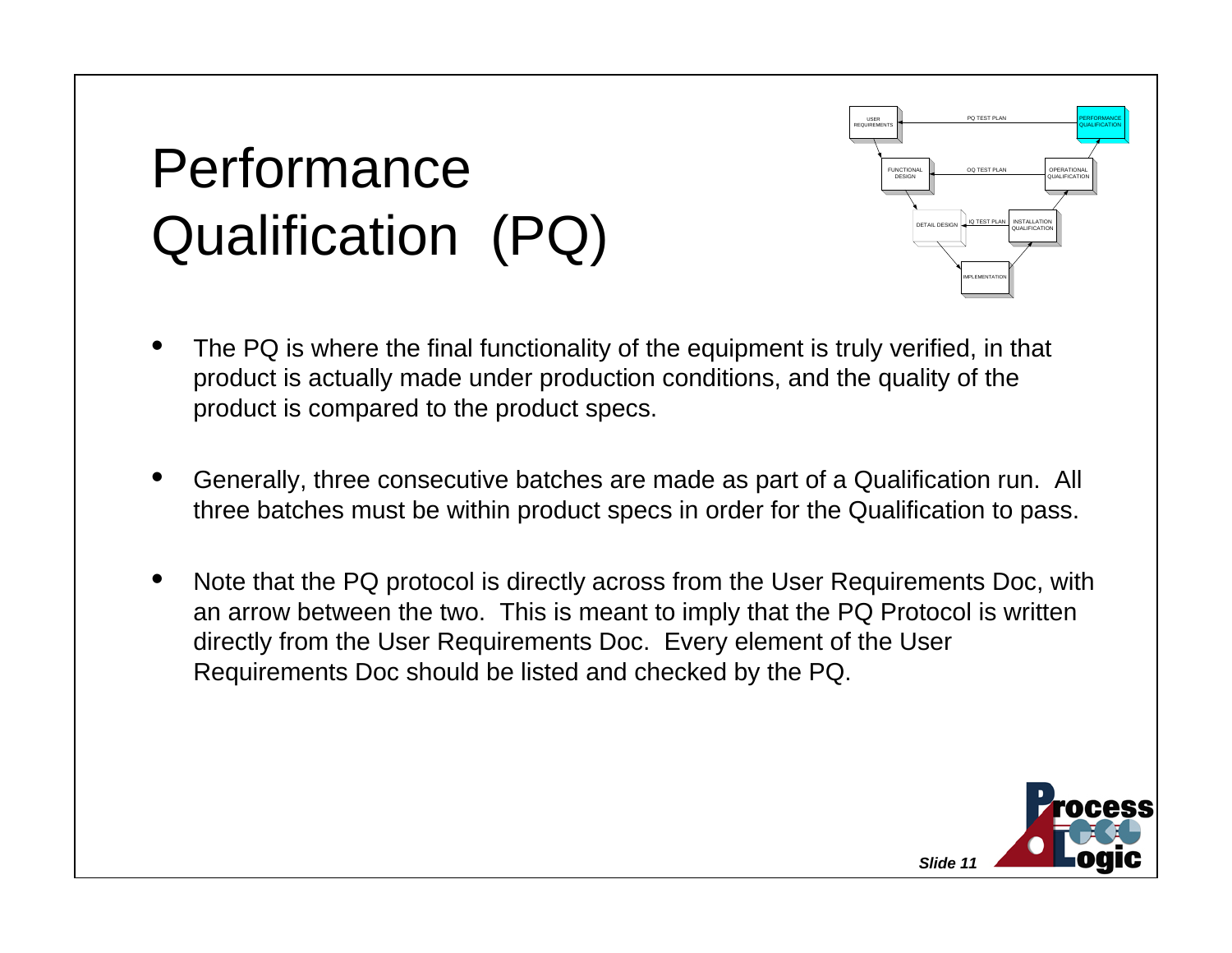# What's it good for ?

- • The original mission of the V-model was to impart a high degree of quality assurance in the development efforts for the design of automated systems and the creation of the associated software programming.
- • In the pharmaceutical industry, much of the automation and programming work was, and continues to be contracted out. ISPE saw a need to provide some degree of standardization in the approach to contracting.
- • The primary goal of the guideline was to establish the roles and responsibilities of the involved parties, and to create strong links between the project specifications and the acceptance testing done at the end of the project.
- • The basic elements and techniques of the V-model apply to virtually all engineering projects, not just automation and software!

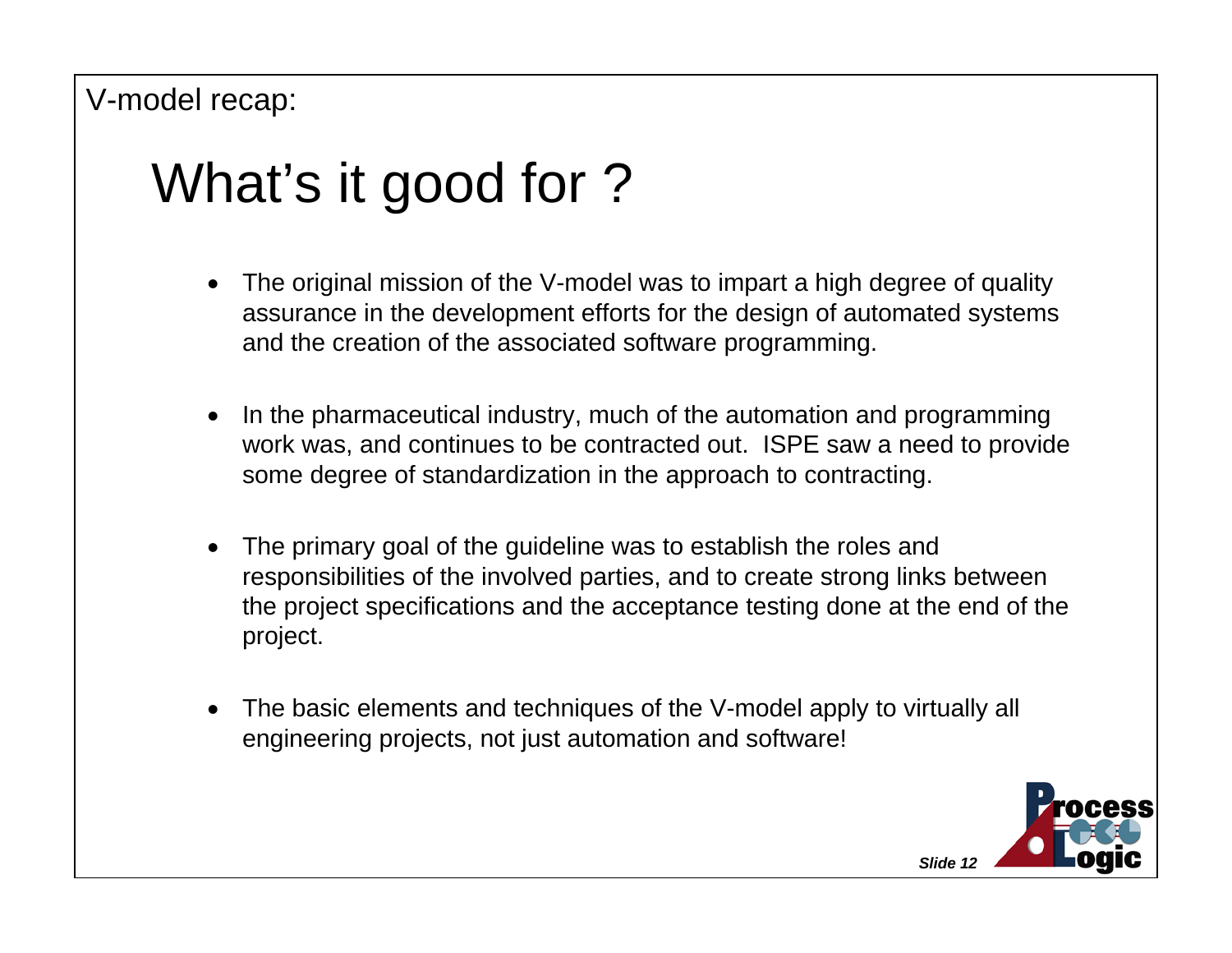### How do I use it ?

- •The V model is a process or a path to follow.
- • Following the path means making sure that all the required specifications are created in the right time frame, in the right sequence, and approved by the right parties.
- • Following the path means that good design qualification practices are followed during the detailed design phase.
- • Following the path means making sure that all the commissioning and qualification protocols are prepared in concert with the design specs and executed in the right order.
- • Following the path means that all deviations and discrepancies that are noted during commissioning phase are recorded, investigated and closed out.

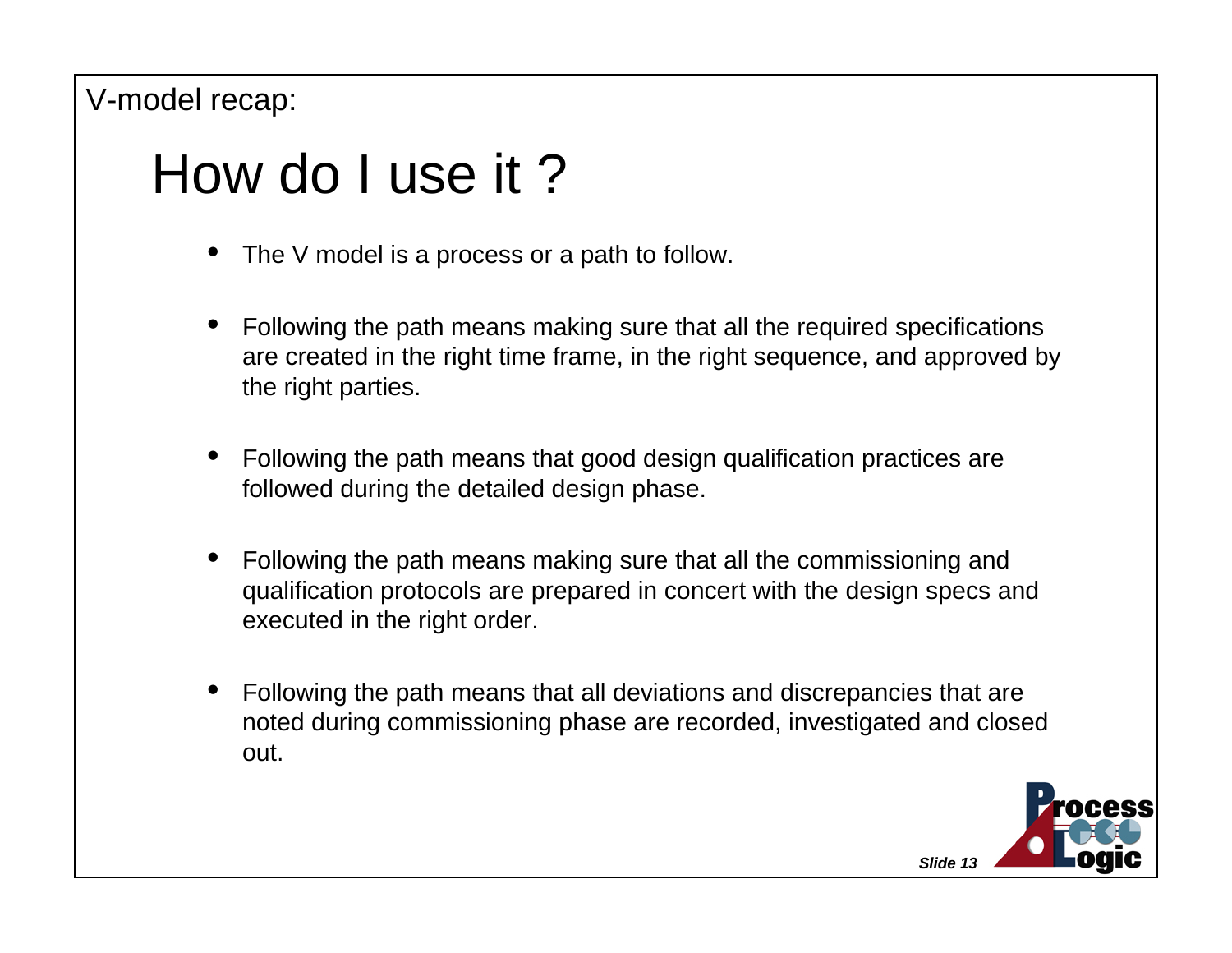## What are theBenefits?

- • The V model creates a tight linkage between the design specifications and the subsequent test protocols and methods used during start up.
- • Using the v-model virtually assures that the project, as installed, will fulfill the objectives that were intended for it.
- • By using the v-model, the project design is documented thoroughly and fully capable of being validated.
- • Lastly, the V model provides an excellent basis for design control and tracking design changes through the proceeding of the project.

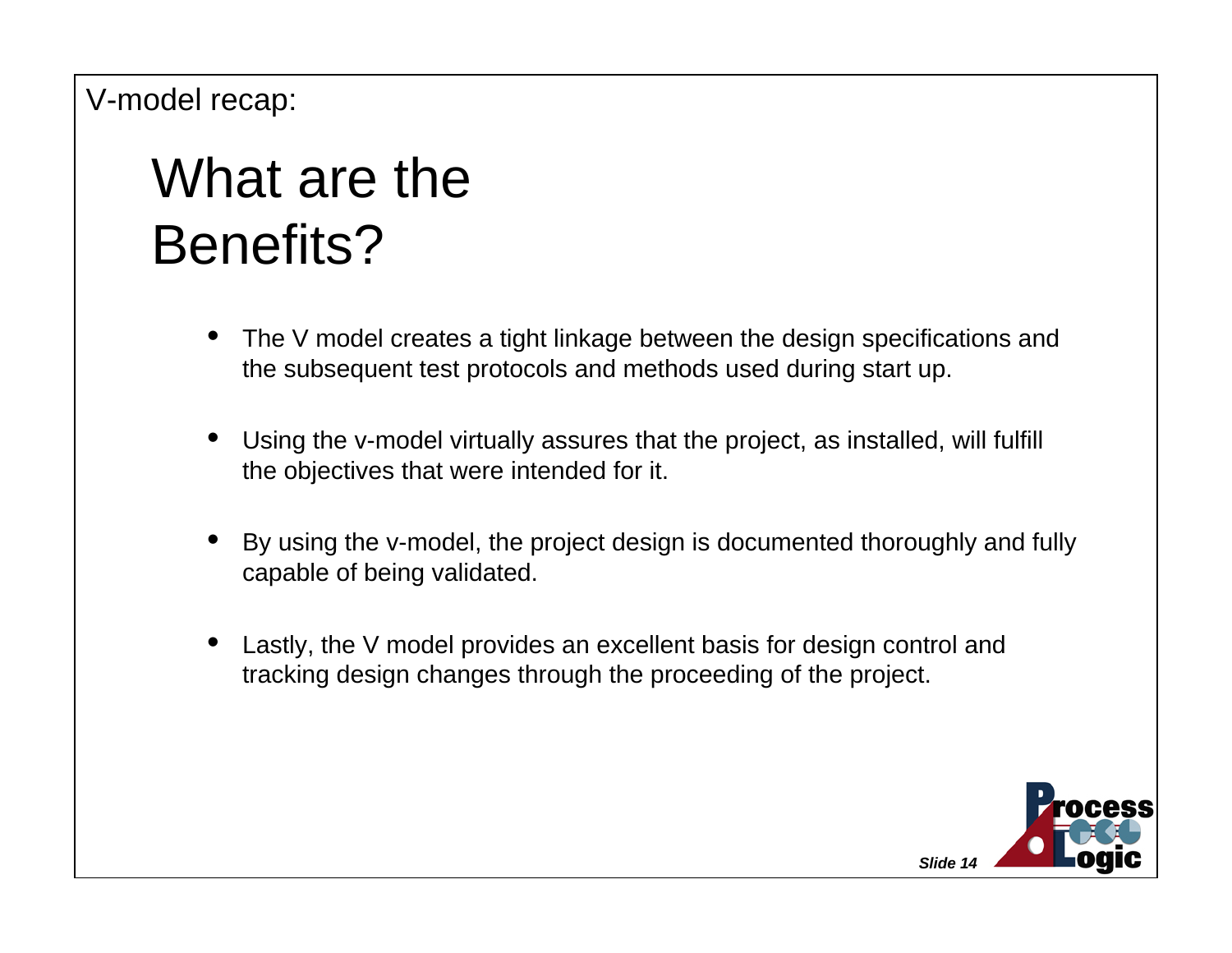## What are theDetriments?

 $\bullet$  Using the V model involves the creation and updating of a lot of documentation. This may seem cumbersome to those who like to "wing it" when it comes to rigorous discipline.

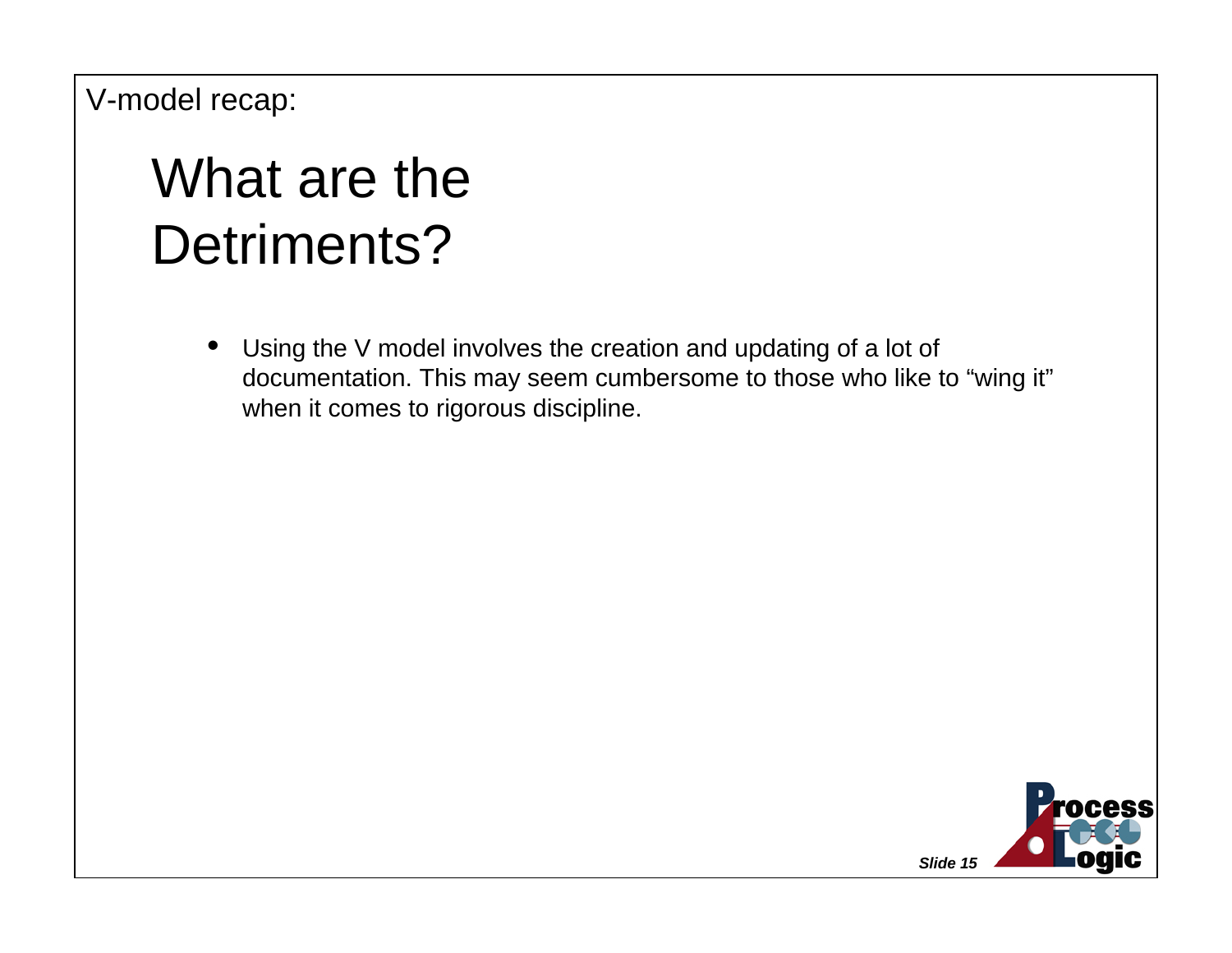### Who uses it?

- •Bulk Pharmaceutical and API Manufacturers,
- •Final Dosage Form Pharmaceutical manufacturers,
- •Medical Device Manufacturers,
- $\bullet$ Bio-Technology Companies,
- •Cosmetics Manufacturers,
- •Food and Beverage Manufacturers

Any company that is regulated by FDA cGMPs will strive to use it!